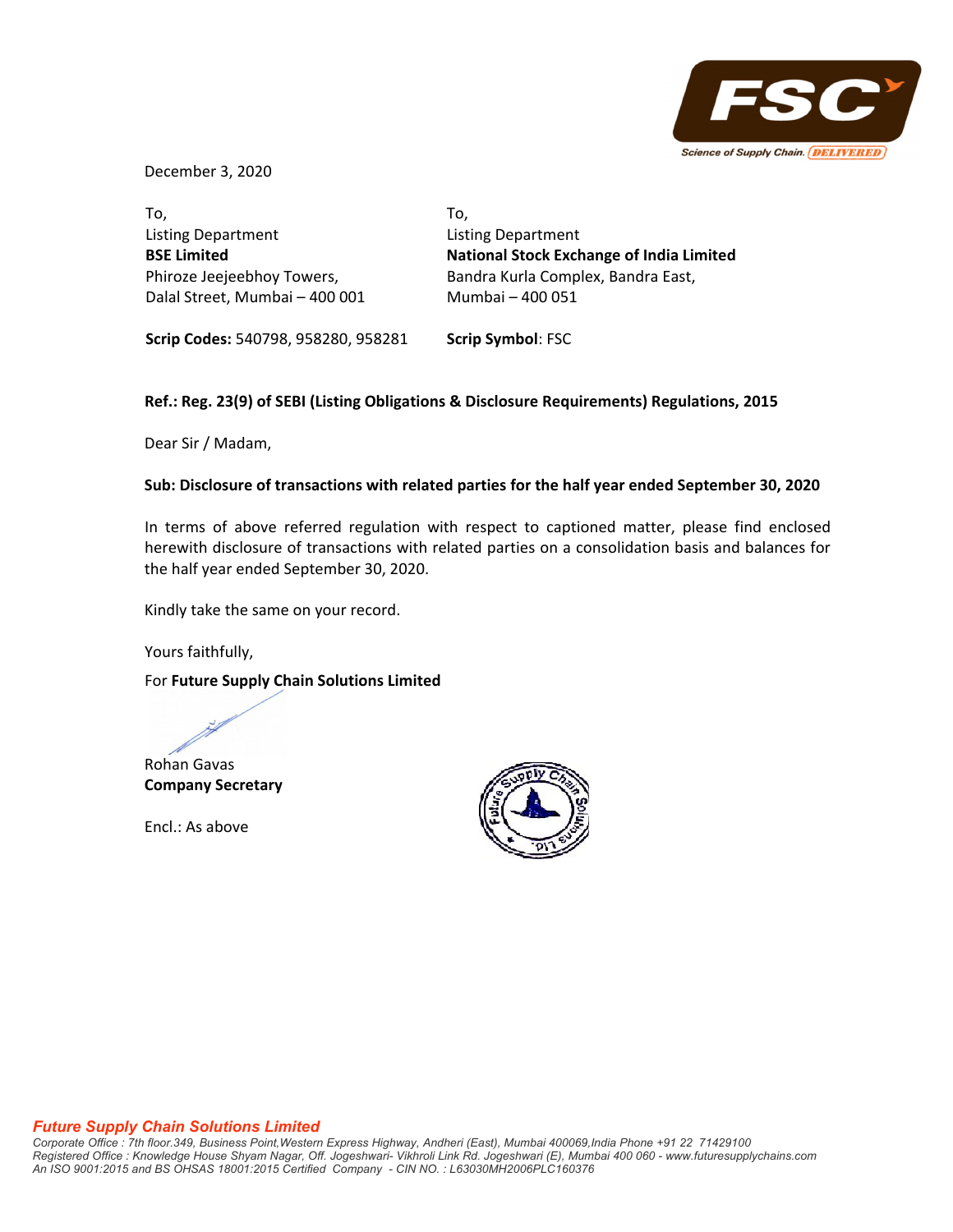

### **DISCLOSURE OF TRANSACTIONS WITH RELATED PARTIES FOR THE HALF YEAR ENDED SEPTEMBER 30, 2020**

### **Names of Related Parties and Nature of Relationship**

**Associate Company** ‐ Leanbox Logistics Solutions Private Limited

### **Group Entities:**

- ‐ Future Lifestyle Fashions Limited
- ‐ Future Consumer Limited
- ‐ Future Retail Limited
- ‐ Future Ideas Company Limited
- ‐ Praxis Home Retail Limited
- ‐ Galaxy Entertainment Corporation Limited
- ‐ Future Speciality Retail Limited
- ‐ Future Stylelab Limited
- ‐ Rachika Trading Limited
- ‐ Aadhar Wholesale and Distribution Limited
- ‐ Future Generali India Life Insurance Company Limited
- ‐ Apollo Design Apparel Parks Limited
- ‐ Goldmohur Design and Apparel Park Limited
- ‐ Nufuture Digital (India) Limited
- ‐ Shree Balaji Ethnicity Retail Limited
- ‐ Clarks Future Footware Private Limited
- ‐ Future Corporate Resources Private Limited
- ‐ Integrated Foodpark Private Limited
- ‐ Sublime Foods Private Limited
- ‐ The Nilgiris Dairy Farm Private Limited
- ‐ Hain Future Natural Products Private Limited
- ‐ Turtle Limited
- ‐ Indus Tree Crafts Private Limited
- ‐ Travel News Service (India) Private Limited
- ‐ Future Market Network Limited
- ‐ Retail Light Techniques India Limited
- ‐ Future 7‐India Convenience Limited
- ‐ Work Store Limited
- ‐ Future Enterprises Limited

### **Key Management Personnel**

‐ Mayur Toshniwal (Managing Director)





#### *Future Supply Chain Solutions Limited*

*Corporate Office : 7th floor.349, Business Point,Western Express Highway, Andheri (East), Mumbai 400069,India Phone +91 22 71429100 Registered Office : Knowledge House Shyam Nagar, Off. Jogeshwari- Vikhroli Link Rd. Jogeshwari (E), Mumbai 400 060 - www.futuresupplychains.com An ISO 9001:2015 and BS OHSAS 18001:2015 Certified Company - CIN NO. : L63030MH2006PLC160376*